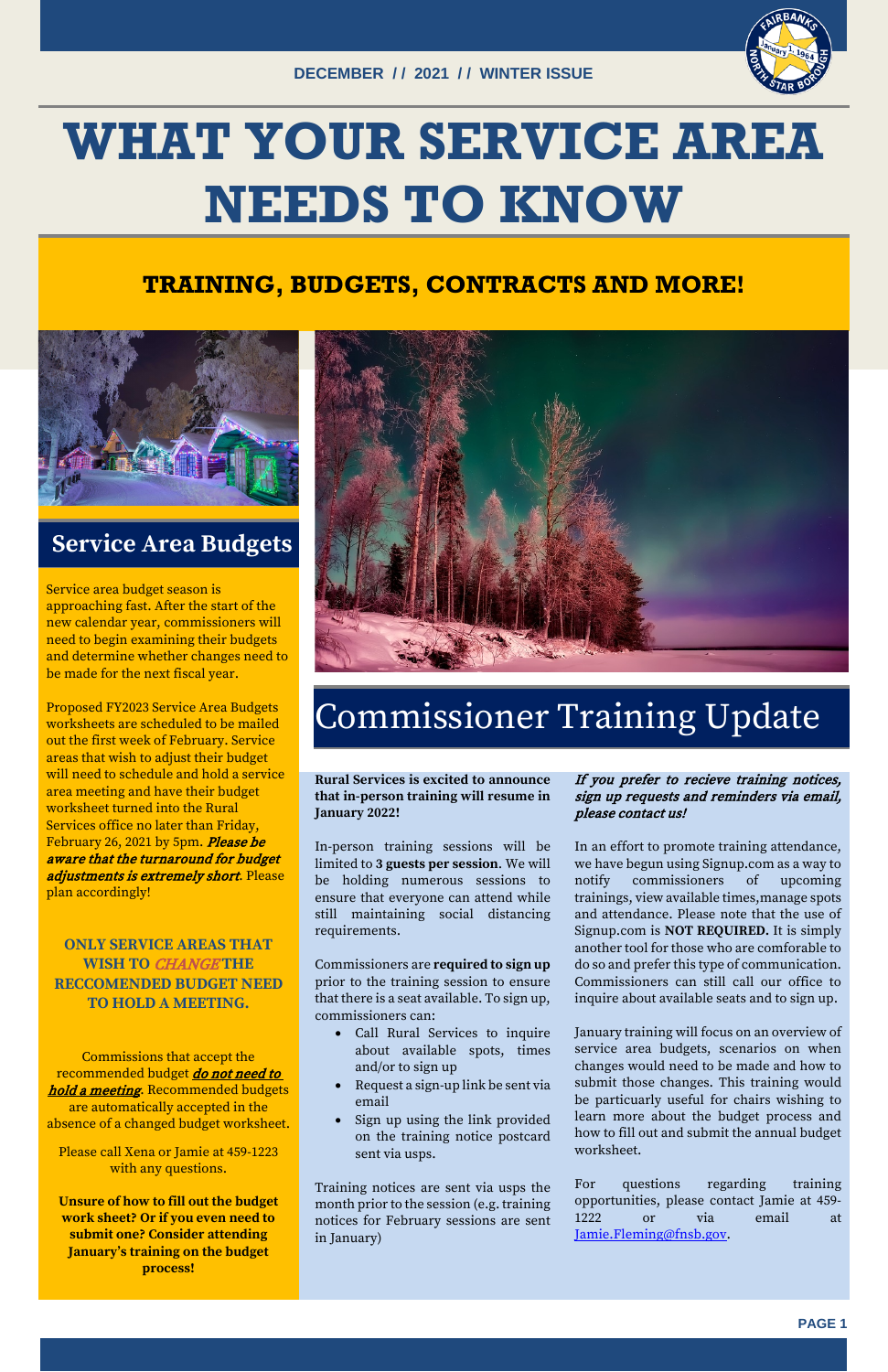

## *IN THIS ISSUE*

### **BUDGET CONTRACT RENEWAL WORK ORDERS**

# Maintenance Contract Renewal

Commissions that wish to end their service area maintenance contracts will need to schedule a meeting to discuss and cast votes to not renew their contracts. Reminders will be sent to all chair in January.

Service area's that wish to retain their contractors do not need to take any action. Contracts are automatically renewed unless the commission requests otherwise.

Contracts that are not renewed will be solicited for new bids in April.

**ONLY SERVICE AREAS THAT WISH TO NOT RENEW THEIR ANNUAL MAINTENANCE CONTRACT NEED TO HOLD A MEETING.**

It is important to remind commissioners that ending a contract *does not prevent that* same contractor from bidding again on your maintenance contract. All contracts are chosen by lowest bid. There is **NO** guarantee that you will receive a new contractor or lower unit prices.

For questions regarding contracts please contact Jamie at 459-1222 or Jamie.fleming@fnsb.gov

### ANNEXATION ELECTION RESULTS

| <b>Service Area</b>          | <b>Individual Results</b>                   | <b>Results</b> |
|------------------------------|---------------------------------------------|----------------|
| Seavy – Existing             | 0 Yes, 2 No, 1 Not Counted<br><b>Failed</b> |                |
| Seavy – Annexation           | <b>Passed</b> 8 Yes, 2 No, 0 Not Counted    | <b>FAILED</b>  |
|                              |                                             |                |
| Timberlane Road – Existing   | 0 Yes, 3 No, 0 Not Counted<br><b>Failed</b> |                |
| Timberlane Road - Annexation | <b>Passed</b> 6 Yes, 1 No, 0 Not Counted    | <b>FAILED</b>  |
|                              |                                             |                |
| Vienna Wood – Existing       | <b>Passed</b> 5 Yes, 2 No, 0 Not Counted    |                |
| Vienna Wood - Annexation     | Passed 4 Yes, 0 No, 0 Not Counted           | <b>PASSED</b>  |

## COMMUNICATION PREFERENCE

Rural Services is requesting that commissioners contact our office to update their communication preferences.

Many commissioners have expressed their desire to receive information primarily via email. Historically, our policy has been to send all important documents and information to commissioners via usps. However, in an effort to modernize our communication channels we have determined that various documents and information can be sent via email instead of regular mail. *Please be aware that some documents may still be required to send via regular mail.* 

Please be sure to update your communication preferences with our office!



### **COMMISSIONER EMAIL ACCOUNTS**

If you utilize your borough email account, you may be experiencing log in issues. Please bear with us as Digital Services upgrades all commissioner email accounts. If you are having issues, please contact Xena at 459-1223 to receive updated log in information.

To log in to your borough email account, please use the link below:

<https://fnsbmail.fnsb.us/owa>